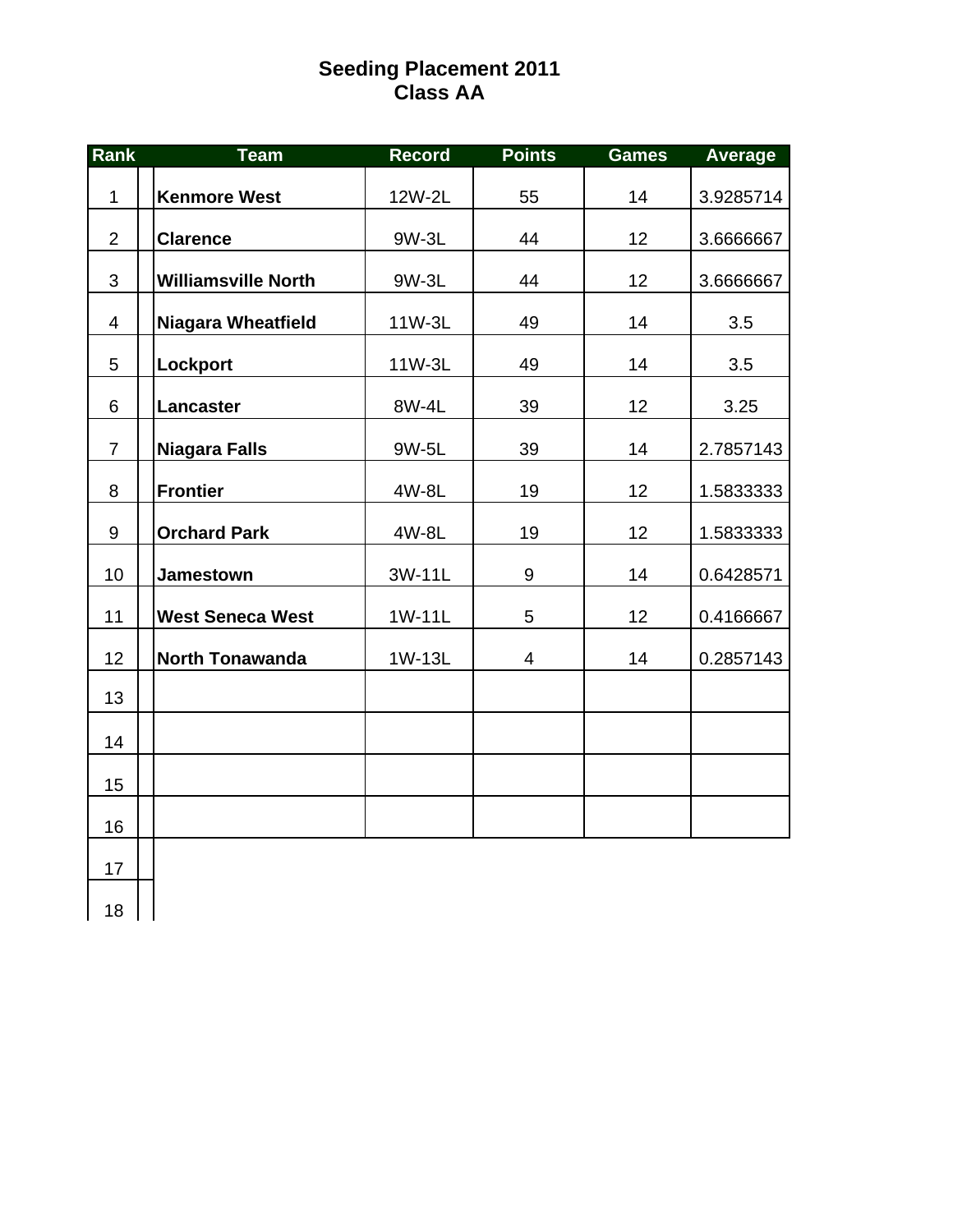# **Seeding Placement 2011 Class A-1**

| Rank           | <b>Team</b>                | <b>Record</b> | <b>Points</b> | <b>Games</b> | Average        |
|----------------|----------------------------|---------------|---------------|--------------|----------------|
| 1              | <b>Williamsville South</b> | 12W-0L        | 60            | 12           | 5              |
| $\overline{2}$ | <b>Williamsville East</b>  | 9W-3L         | 45            | 12           | 3.75           |
| 3              | Hamburg                    | 7W-5L         | 42            | 12           | 3.5            |
| $\overline{4}$ | <b>Hutch Tech</b>          | 9W-3L         | 40            | 12           | 3.3333333      |
| 5              | <b>West Seneca East</b>    | 8W-4L         | 40            | 12           | 3.3333333      |
| 6              | <b>Iroquois</b>            | 6W-6L         | 30            | 12           | 2.5            |
| $\overline{7}$ | <b>Grand Island</b>        | 5W-9L         | 28            | 14           | $\overline{2}$ |
| 8              | <b>Sweet Home</b>          | 4W-8L         | 20            | 12           | 1.6666667      |
| $9\,$          | <b>Kenmore East</b>        | 2W-12L        | 11            | 12           | 0.9166667      |
| 10             | <b>Lake Shore</b>          | 2W-10L        | 10            | 12           | 0.8333333      |
| 11             | <b>Starpoint</b>           | 1W-11L        | 5             | 12           | 0.4166667      |
| 12             |                            |               |               |              | #DIV/0!        |
| 13             |                            |               |               |              | #DIV/0!        |
| 14             |                            |               |               |              | #DIV/0!        |
| 15             |                            |               |               |              | #DIV/0!        |
| 16             |                            |               |               |              | #DIV/0!        |
| 17             |                            |               |               |              | #DIV/0!        |
| 18             |                            |               |               |              | #DIV/0!        |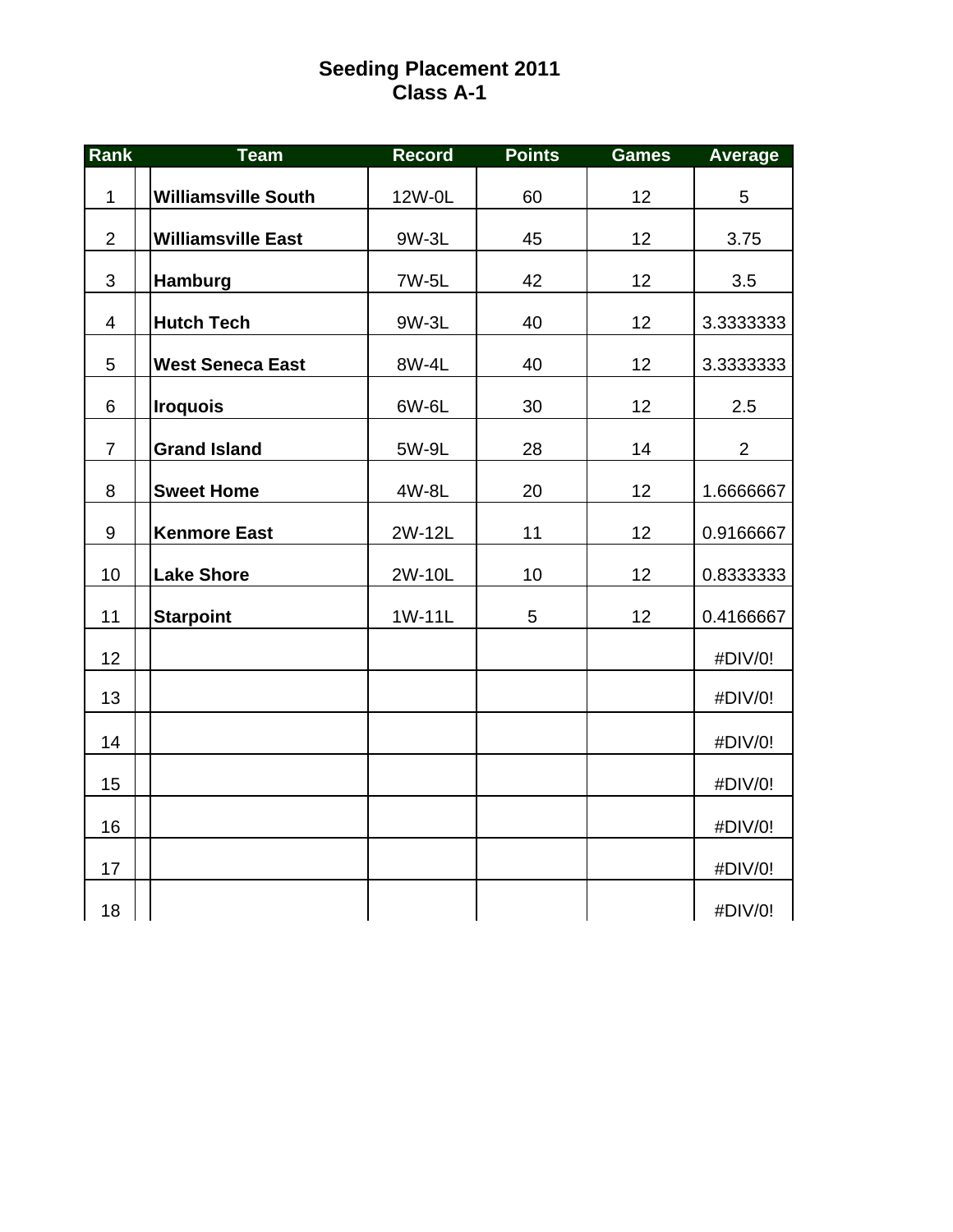### **Seeding Placement 2011 Class A-2**

| Rank           | <b>Team</b>            | <b>Record</b> | <b>Points</b> | <b>Games</b> | <b>Average</b>   |
|----------------|------------------------|---------------|---------------|--------------|------------------|
| $\mathbf 1$    | <b>Depew</b>           | 11W-1L        | 55            | 12           | 4.5833333        |
| $\overline{2}$ | <b>Amherst</b>         | 10W-2L        | 50            | 12           | 4.1666667        |
| 3              | Cheektowaga            | 9W-3L         | 45            | 12           | 3.75             |
| $\overline{4}$ | Olean                  | 12W-2L        | 52            | 14           | 3.7142857        |
| 5              | <b>Albion</b>          | 12W-2L        | 47            | 14           | 3.3571429        |
| 6              | <b>Maryvale</b>        | 5W-7L         | 25            | 12           | 2.0833333        |
| $\overline{7}$ | <b>Lewiston-Porter</b> | 5W-9L         | 27            | 14           | 1.9285714        |
| 8              | <b>Springville</b>     | 4W-8L         | 20            | 12           | 1.6666667        |
| $9\,$          | <b>East Aurora</b>     | 3W-9L         | 15            | 12           | 1.25             |
| 10             | <b>Pioneer</b>         | 0W-12L        | $\pmb{0}$     | 12           | $\boldsymbol{0}$ |
| 11             |                        |               |               |              | #DIV/0!          |
| 12             |                        |               |               |              | #DIV/0!          |
| 13             |                        |               |               |              | #DIV/0!          |
| 14             |                        |               |               |              | #DIV/0!          |
| 15             |                        |               |               |              | #DIV/0!          |
| 16             |                        |               |               |              | #DIV/0!          |
| 17             |                        |               |               |              | #DIV/0!          |
| 18             |                        |               |               |              | #DIV/0!          |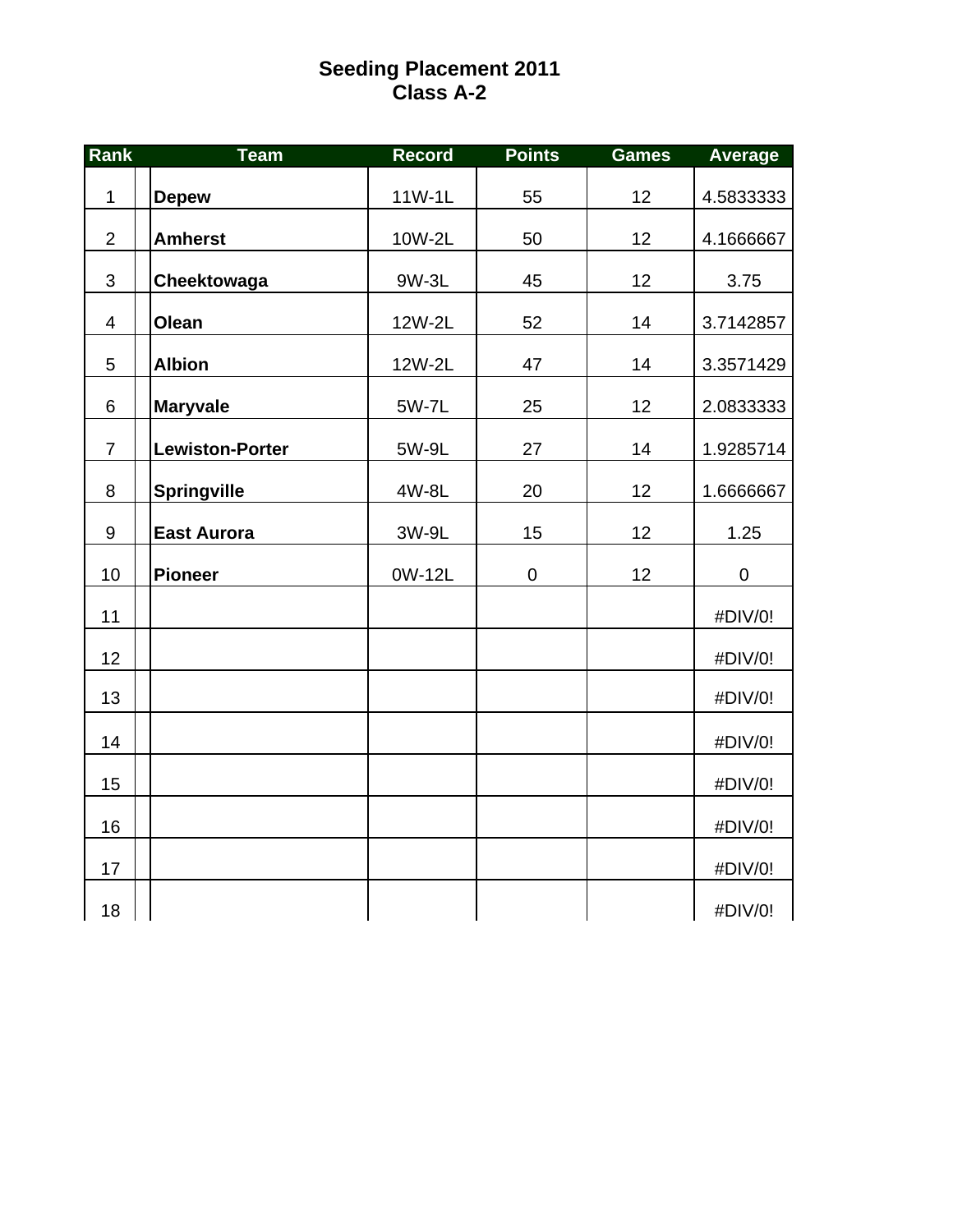## **Seeding Placement 2011 Class B-1**

| Rank                     | <b>Team</b>              | <b>Record</b> | <b>Points</b> | <b>Games</b> | <b>Average</b> |
|--------------------------|--------------------------|---------------|---------------|--------------|----------------|
| $\mathbf 1$              | Eden                     | 10W-2L        | 48            | 12           | $\overline{4}$ |
| $\overline{2}$           | <b>Alden</b>             | 9W-3L         | 43            | 12           | 3.5833333      |
| $\mathfrak{S}$           | <b>Royalton-Hartland</b> | 10W-4L        | 49            | 14           | 3.5            |
| $\overline{\mathcal{A}}$ | <b>Dunkirk</b>           | 9W-5L         | 49            | 14           | 3.5            |
| 5                        | Lackawanna               | 7W-5L         | 33            | 12           | 2.75           |
| 6                        | <b>Akron</b>             | 6W-8L         | 30            | 14           | 2.1428571      |
| $\overline{7}$           | <b>Medina</b>            | 6W-8L         | 29            | 14           | 2.0714286      |
| 8                        | <b>Newfane</b>           | 5W-9L         | 24            | 14           | 1.7142857      |
| $\boldsymbol{9}$         | <b>JFK</b>               | 4W-8L         | 18            | 12           | 1.5            |
| 10                       | <b>Tonawanda</b>         | 3W-9L         | 13            | 12           | 1.0833333      |
| 11                       |                          |               |               |              | #DIV/0!        |
| 12                       |                          |               |               |              | #DIV/0!        |
| 13                       |                          |               |               |              | #DIV/0!        |
| 14                       |                          |               |               |              | #DIV/0!        |
| 15                       |                          |               |               |              | #DIV/0!        |
| 16                       |                          |               |               |              | #DIV/0!        |
| 17                       |                          |               |               |              | #DIV/0!        |
| 18                       |                          |               |               |              | #DIV/0!        |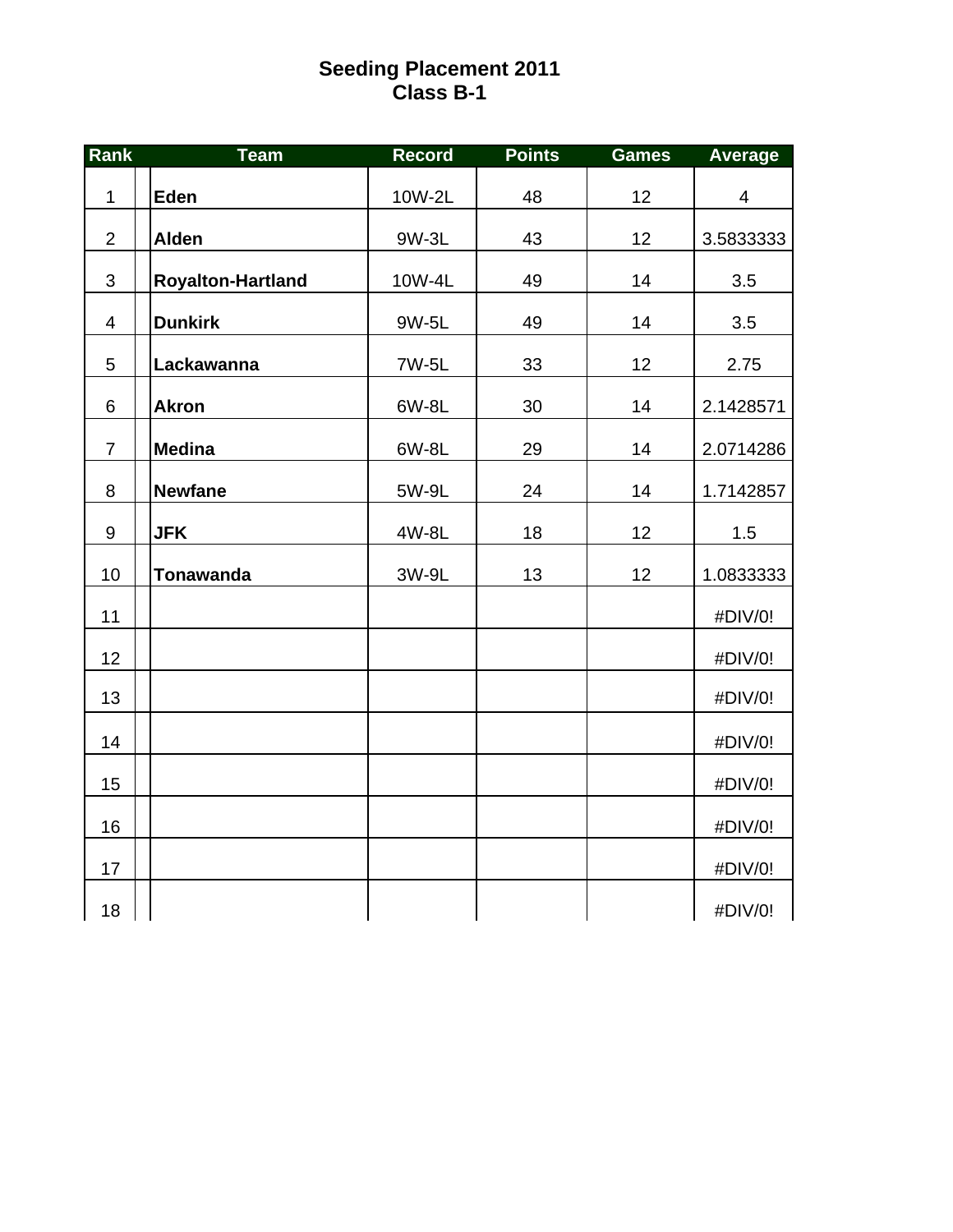### **Seeding Placement 2011 Class B-2**

| Rank             | <b>Team</b>               | <b>Record</b> | <b>Points</b>  | <b>Games</b> | Average   |
|------------------|---------------------------|---------------|----------------|--------------|-----------|
| $\mathbf 1$      | <b>City Honors</b>        | 12W-0L        | 66             | 12           | 5.5       |
| $\overline{2}$   | <b>Falconer</b>           | 14W-0L        | 76             | 14           | 5.4285714 |
| $\mathbf{3}$     | Leonardo da Vinci         | 9W-3L         | 50             | 12           | 4.1666667 |
| $\overline{4}$   | <b>Cleveland Hill</b>     | 9W-3L         | 43             | 12           | 3.5833333 |
| 5                | <b>Wilson</b>             | 10W-4L        | 49             | 14           | 3.5       |
| 6                | <b>Cassadaga Valley</b>   | 9W-3L         | 36             | 12           | 3         |
| $\overline{7}$   | <b>Allegany-Limestone</b> | 7W-7L         | 39             | 14           | 2.7857143 |
| 8                | Gowanda                   | 7W-7L         | 37             | 14           | 2.6428571 |
| $\boldsymbol{9}$ | Fredonia                  | 3W-11L        | 17             | 14           | 1.2142857 |
| 10               | Southwestern              | 1W-13L        | $\overline{7}$ | 14           | 0.5       |
| 11               |                           |               |                |              | #DIV/0!   |
| 12               |                           |               |                |              | #DIV/0!   |
| 13               |                           |               |                |              | #DIV/0!   |
| 14               |                           |               |                |              | #DIV/0!   |
| 15               |                           |               |                |              | #DIV/0!   |
| 16               |                           |               |                |              | #DIV/0!   |
| 17               |                           |               |                |              | #DIV/0!   |
| 18               |                           |               |                |              | #DIV/0!   |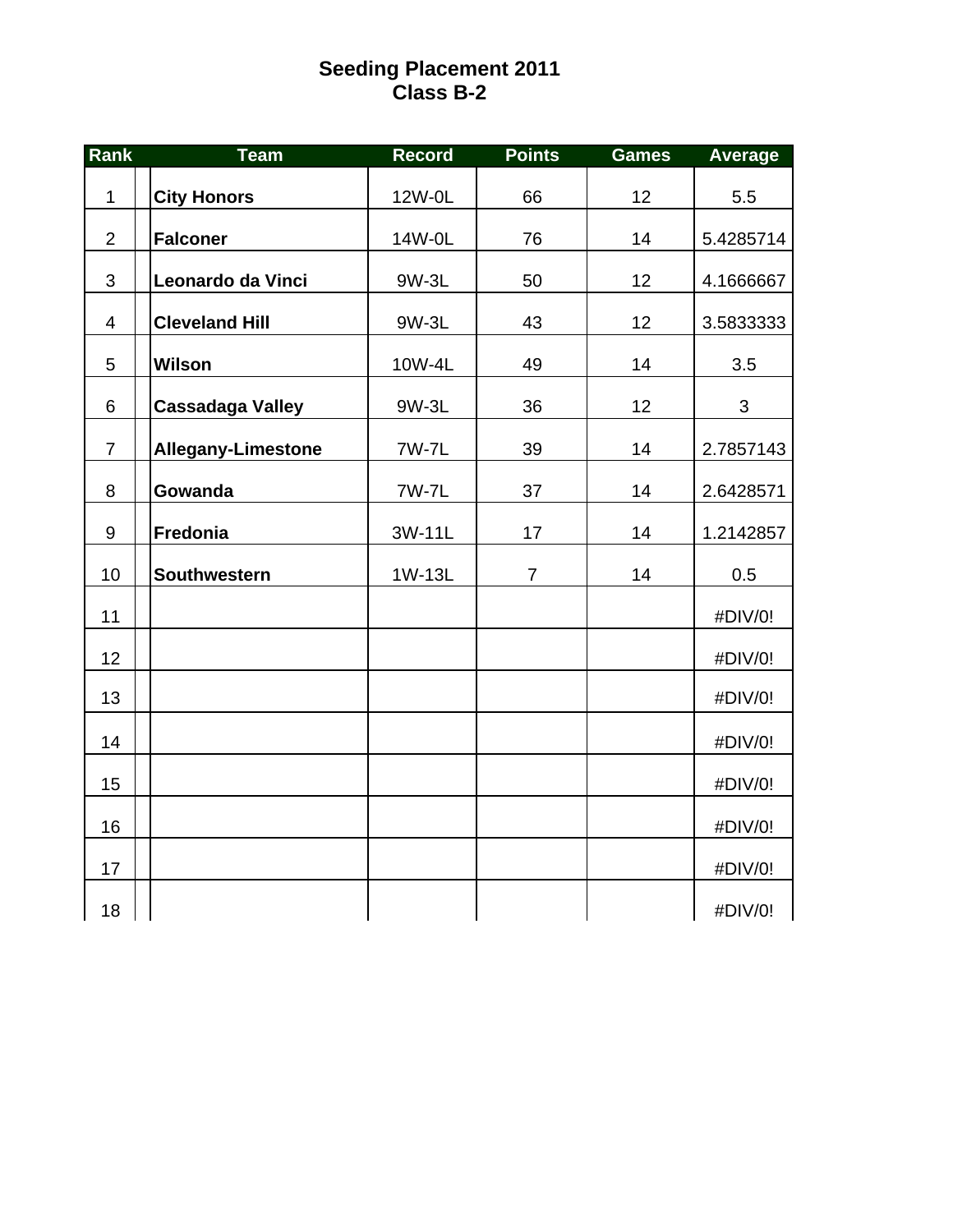# **Seeding Placement 2011 Class C**

| Rank             | <b>Team</b>               | <b>Record</b> | <b>Points</b> | <b>Games</b> | <b>Average</b> |
|------------------|---------------------------|---------------|---------------|--------------|----------------|
| $\mathbf{1}$     | Frewsburg                 | 11W-1L        | 56            | 12           | 4.6666667      |
| $\overline{2}$   | <b>Franklinville</b>      | 12W-0L        | 54            | 12           | 4.5            |
| 3                | <b>Catt/Little Valley</b> | 8W-4L         | 41            | 12           | 3.4166667      |
| $\overline{4}$   | <b>Barker</b>             | 7W-7L         | 43            | 14           | 3.0714286      |
| 5                | <b>Chautauqua Lake</b>    | 7W-5L         | 31            | 12           | 2.5833333      |
| 6                | <b>Portville</b>          | 6W-6L         | 30            | 12           | 2.5            |
| $\overline{7}$   | Randolph                  | 5W-7L         | 25            | 12           | 2.0833333      |
| 8                | Westfield                 | 5W-7L         | 22            | 12           | 1.8333333      |
| $\boldsymbol{9}$ | <b>Maple Grove</b>        | 4W-8L         | 17            | 12           | 1.4166667      |
| 10               | <b>Silver Creek</b>       | 2W-10L        | 11            | 12           | 0.9166667      |
| 11               | <b>Salamanca</b>          | 1W-11L        | 5             | 12           | 0.4166667      |
| 12               |                           |               |               |              | #DIV/0!        |
| 13               |                           |               |               |              | #DIV/0!        |
| 14               |                           |               |               |              | #DIV/0!        |
| 15               |                           |               |               |              | #DIV/0!        |
| 16               |                           |               |               |              | #DIV/0!        |
| 17               |                           |               |               |              |                |